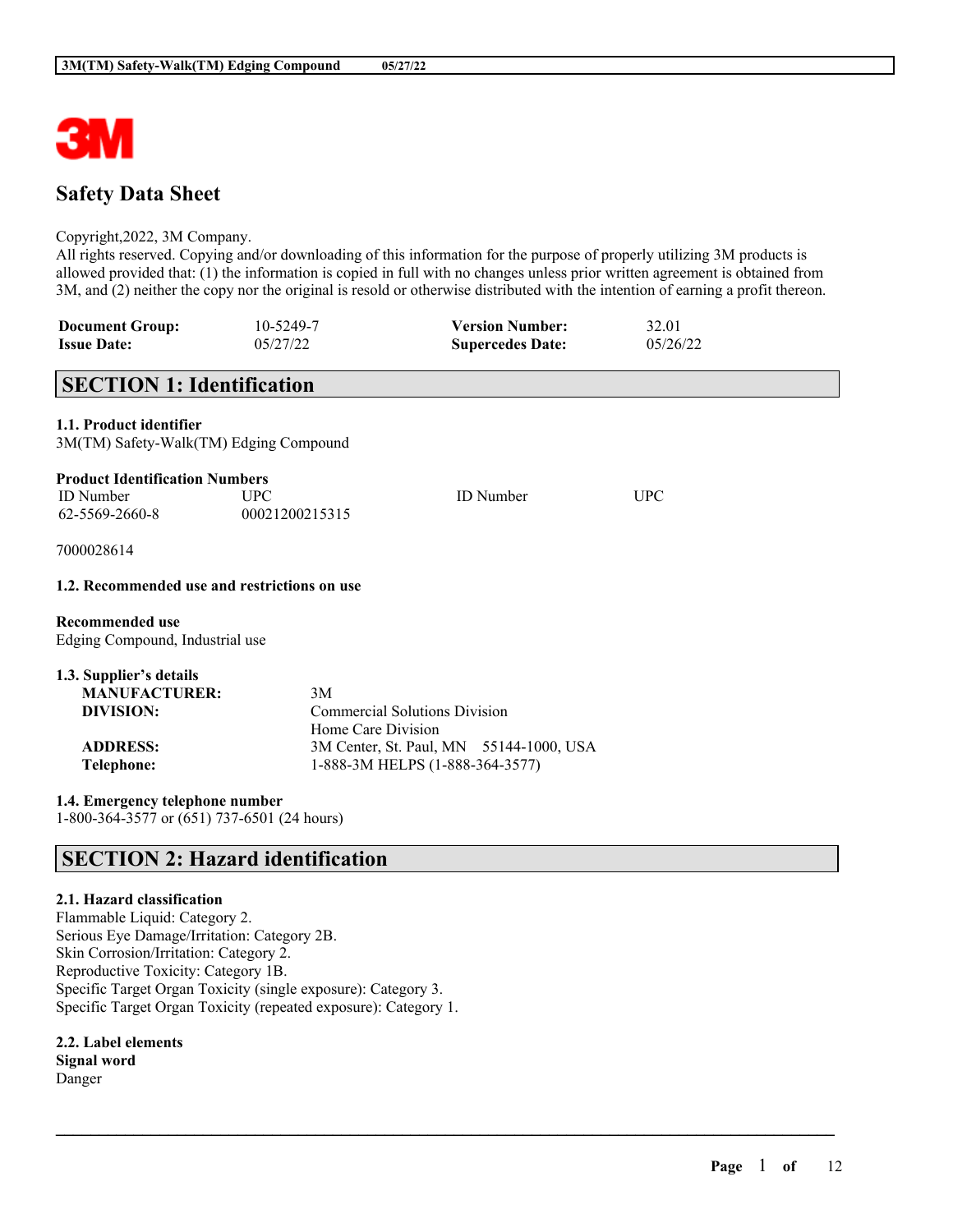### **Symbols**

Flame | Exclamation mark | Health Hazard |

**Pictograms**



**Hazard Statements** Highly flammable liquid and vapor.

Causes eye irritation. Causes skin irritation. May cause drowsiness or dizziness. May damage fertility or the unborn child.

Causes damage to organs through prolonged or repeated exposure: nervous system | sensory organs |

## **Precautionary Statements**

## **Prevention:**

Obtain special instructions before use. Do not handle until all safety precautions have been read and understood. Keep away from heat/sparks/open flames/hot surfaces. - No smoking. Ground/bond container and receiving equipment. Use only non-sparking tools. Take precautionary measures against static discharge. Keep container tightly closed. Use explosion-proof electrical/ventilating/lighting equipment. Do not breathe dust/fume/gas/mist/vapors/spray. Use only outdoors or in a well-ventilated area. Wear protective gloves and eye/face protection. Do not eat, drink or smoke when using this product. Wash thoroughly after handling.

#### **Response:**

IF INHALED: Remove person to fresh air and keep comfortable for breathing. IF ON SKIN (or hair): Take off immediately all contaminated clothing. Rinse skin with water/shower. IF IN EYES: Rinse cautiously with water for several minutes. Remove contact lenses, if present and easy to do. Continue rinsing. If eye irritation persists: Get medical advice/attention. If skin irritation occurs: Get medical advice/attention. Wash contaminated clothing before reuse. IF exposed or concerned: Get medical advice/attention.

In case of fire: Use a fire fighting agent suitable for flammable liquids such as dry chemical or carbon dioxide to extinguish.

 $\mathcal{L}_\mathcal{L} = \mathcal{L}_\mathcal{L} = \mathcal{L}_\mathcal{L} = \mathcal{L}_\mathcal{L} = \mathcal{L}_\mathcal{L} = \mathcal{L}_\mathcal{L} = \mathcal{L}_\mathcal{L} = \mathcal{L}_\mathcal{L} = \mathcal{L}_\mathcal{L} = \mathcal{L}_\mathcal{L} = \mathcal{L}_\mathcal{L} = \mathcal{L}_\mathcal{L} = \mathcal{L}_\mathcal{L} = \mathcal{L}_\mathcal{L} = \mathcal{L}_\mathcal{L} = \mathcal{L}_\mathcal{L} = \mathcal{L}_\mathcal{L}$ 

## **Storage:**

Keep container tightly closed. Keep cool. Store locked up in a well-ventilated place.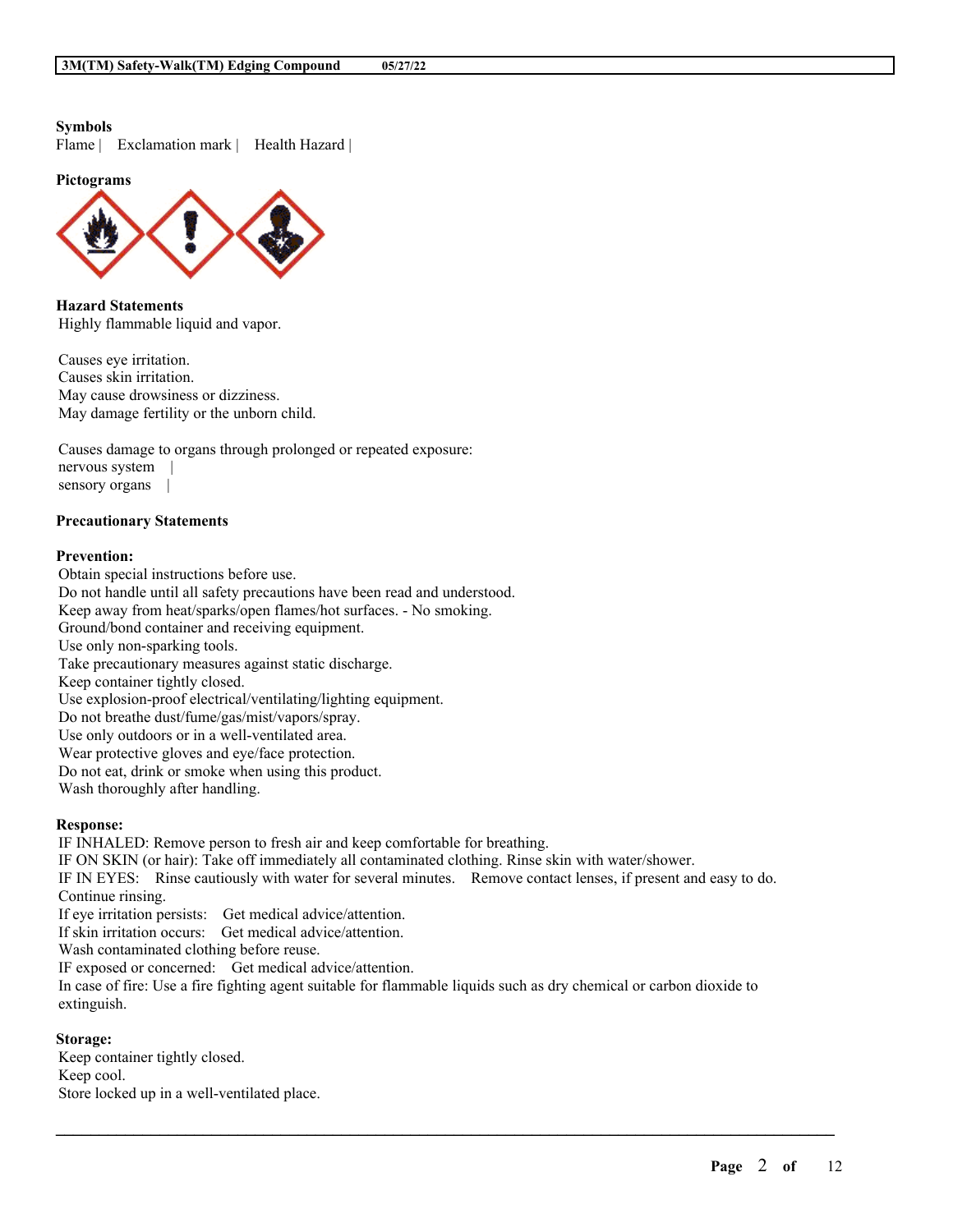## **Disposal:**

Dispose of contents/container in accordance with applicable local/regional/national/international regulations.

## **SECTION 3: Composition/information on ingredients**

| Ingredient                             | C.A.S. No.        | $\frac{1}{6}$ by Wt        |
|----------------------------------------|-------------------|----------------------------|
| Hydrotreated light naphtha (petroleum) | $164742 - 49 - 0$ | 40 - 50 Trade Secret *     |
| Poly(butyl methacrylate)               | $19003 - 63 - 8$  | $40 - 50$ Trade Secret $*$ |
| Toluene                                | $1108 - 88 - 3$   | 7 - 13 Trade Secret *      |
| Nonane                                 | $111 - 84 - 2$    | $\leq 10$ Trade Secret *   |

\*The specific chemical identity and/or exact percentage (concentration) of this composition has been withheld as a trade secret.

#### **4.1. Description of first aid measures**

#### **Inhalation:**

Remove person to fresh air. If you feel unwell, get medical attention.

#### **Skin Contact:**

Immediately wash with soap and water. Remove contaminated clothing and wash before reuse. If signs/symptoms develop, get medical attention.

#### **Eye Contact:**

Flush with large amounts of water. Remove contact lenses if easy to do. Continue rinsing. If signs/symptoms persist, get medical attention.

#### **If Swallowed:**

Rinse mouth. If you feel unwell, get medical attention.

#### **4.2. Most important symptoms and effects, both acute and delayed**

Central nervous system depression (headache, dizziness, drowsiness, incoordination, nausea, slurred speech, giddiness, and unconsciousness). Target organ effects following prolonged or repeated exposure. See Section 11 for additional details.

#### **4.3. Indication of any immediate medical attention and special treatment required**

Not applicable.

# **SECTION 5: Fire-fighting measures**

#### **5.1. Suitable extinguishing media**

In case of fire: Use a fire fighting agent suitable for flammable liquids such as dry chemical or carbon dioxide to extinguish.

 $\mathcal{L}_\mathcal{L} = \mathcal{L}_\mathcal{L} = \mathcal{L}_\mathcal{L} = \mathcal{L}_\mathcal{L} = \mathcal{L}_\mathcal{L} = \mathcal{L}_\mathcal{L} = \mathcal{L}_\mathcal{L} = \mathcal{L}_\mathcal{L} = \mathcal{L}_\mathcal{L} = \mathcal{L}_\mathcal{L} = \mathcal{L}_\mathcal{L} = \mathcal{L}_\mathcal{L} = \mathcal{L}_\mathcal{L} = \mathcal{L}_\mathcal{L} = \mathcal{L}_\mathcal{L} = \mathcal{L}_\mathcal{L} = \mathcal{L}_\mathcal{L}$ 

#### **5.2. Special hazards arising from the substance or mixture**

Closed containers exposed to heat from fire may build pressure and explode.

#### **Hazardous Decomposition or By-Products**

| <b>Substance</b> | Condition         |
|------------------|-------------------|
| Aldehydes        | During Combustion |
| Hydrocarbons     | During Combustion |
| Carbon monoxide  | During Combustion |
| Carbon dioxide   | During Combustion |
| Ketones          | During Combustion |
|                  |                   |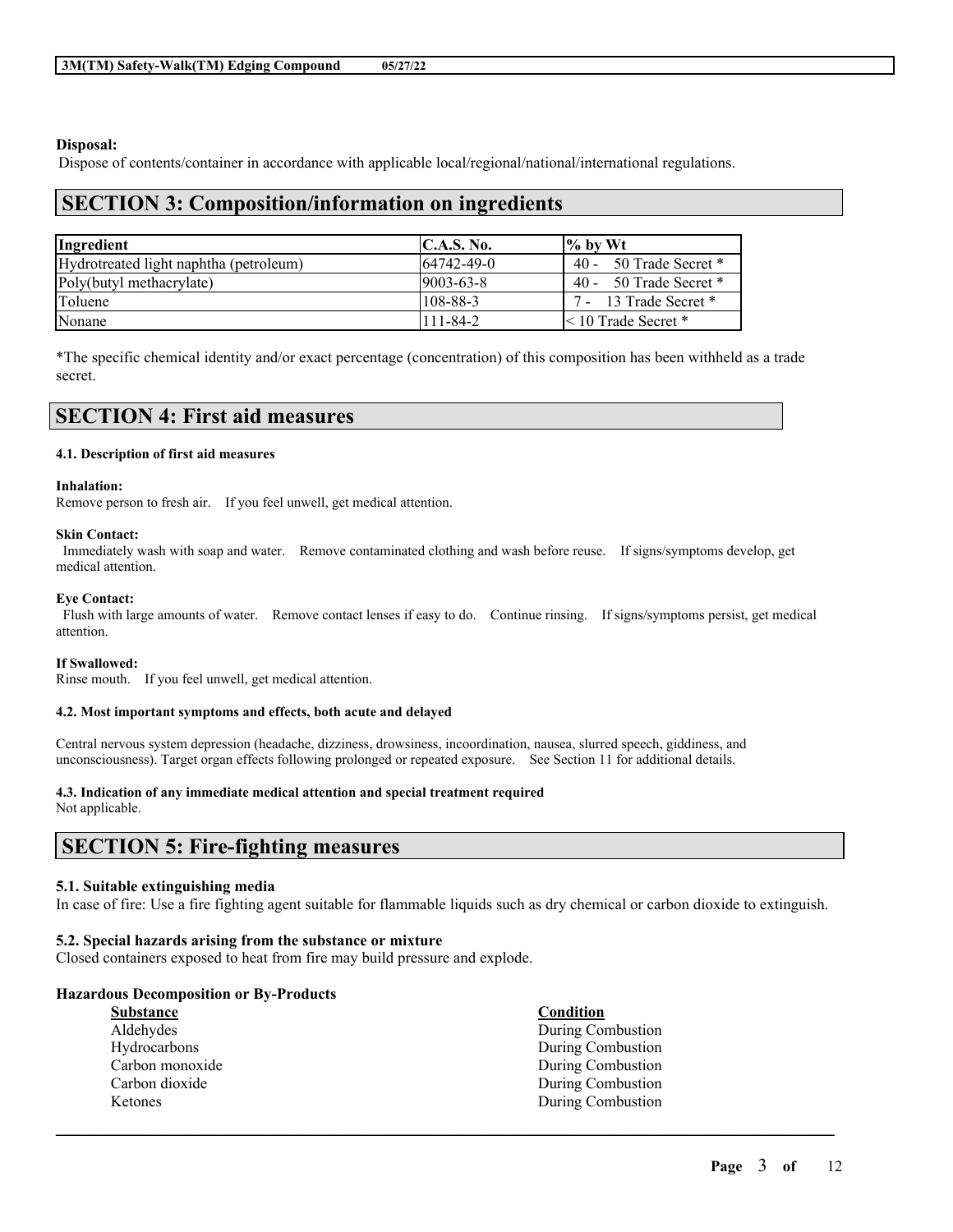## **5.3. Special protective actions for fire-fighters**

Water may not effectively extinguish fire; however, it should be used to keep fire-exposed containers and surfaces cool and prevent explosive rupture. Wear full protective clothing, including helmet, self-contained, positive pressure or pressure demand breathing apparatus, bunker coat and pants, bands around arms, waist and legs, face mask, and protective covering for exposed areas of the head.

# **SECTION 6: Accidental release measures**

## **6.1. Personal precautions, protective equipment and emergency procedures**

Evacuate area. Keep away from heat/sparks/open flames/hot surfaces. - No smoking. Use only non-sparking tools. Ventilate the area with fresh air. For large spill, or spills in confined spaces, provide mechanical ventilation to disperse or exhaust vapors, in accordance with good industrial hygiene practice. Warning! A motor could be an ignition source and could cause flammable gases or vapors in the spill area to burn or explode. Refer to other sections of this SDS for information regarding physical and health hazards, respiratory protection, ventilation, and personal protective equipment.

## **6.2. Environmental precautions**

Avoid release to the environment.

## **6.3. Methods and material for containment and cleaning up**

Contain spill. Cover spill area with a fire-extinguishing foam. Working from around the edges of the spill inward, cover with bentonite, vermiculite, or commercially available inorganic absorbent material. Mix in sufficient absorbent until it appears dry. Remember, adding an absorbent material does not remove a physical, health, or environmental hazard. Collect as much of the spilled material as possible using non-sparking tools. Place in a metal container approved for transportation by appropriate authorities. Clean up residue with an appropriate solvent selected by a qualified and authorized person. Ventilate the area with fresh air. Read and follow safety precautions on the solvent label and SDS. Seal the container. Dispose of collected material as soon as possible in accordance with applicable local/regional/national/international regulations.

# **SECTION 7: Handling and storage**

## **7.1. Precautions for safe handling**

Do not handle until all safety precautions have been read and understood. Keep away from heat/sparks/open flames/hot surfaces. - No smoking. Use only non-sparking tools. Take precautionary measures against static discharge. Do not breathe dust/fume/gas/mist/vapors/spray. Do not get in eyes, on skin, or on clothing. Do not eat, drink or smoke when using this product. Wash thoroughly after handling. Avoid release to the environment. Avoid contact with oxidizing agents (eg. chlorine, chromic acid etc.) Wear low static or properly grounded shoes. Use personal protective equipment (gloves, respirators, etc.) as required. To minimize the risk of ignition, determine applicable electrical classifications for the process using this product and select specific local exhaust ventilation equipment to avoid flammable vapor accumulation. Ground/bond container and receiving equipment if there is potential for static electricity accumulation during transfer.

## **7.2. Conditions for safe storage including any incompatibilities**

Store in a well-ventilated place. Keep container tightly closed. Keep cool. Protect from sunlight. Store away from heat. Store away from acids. Store away from oxidizing agents.

# **SECTION 8: Exposure controls/personal protection**

## **8.1. Control parameters**

## **Occupational exposure limits**

If a component is disclosed in section 3 but does not appear in the table below, an occupational exposure limit is not available for the component.

| Ingredient        | AO.               | <b>gency</b>              | ∡mr′<br>tvne                  | <b>Comments</b><br>**tional J<br>aa |
|-------------------|-------------------|---------------------------|-------------------------------|-------------------------------------|
| $\sim$<br>Toluene | -<br>$108 - 88 -$ | GIH<br>$\mathbf{\Lambda}$ | <b>TW</b><br>ററ<br>ppm<br>. . | human<br>Not.<br>as<br>class.<br>A4 |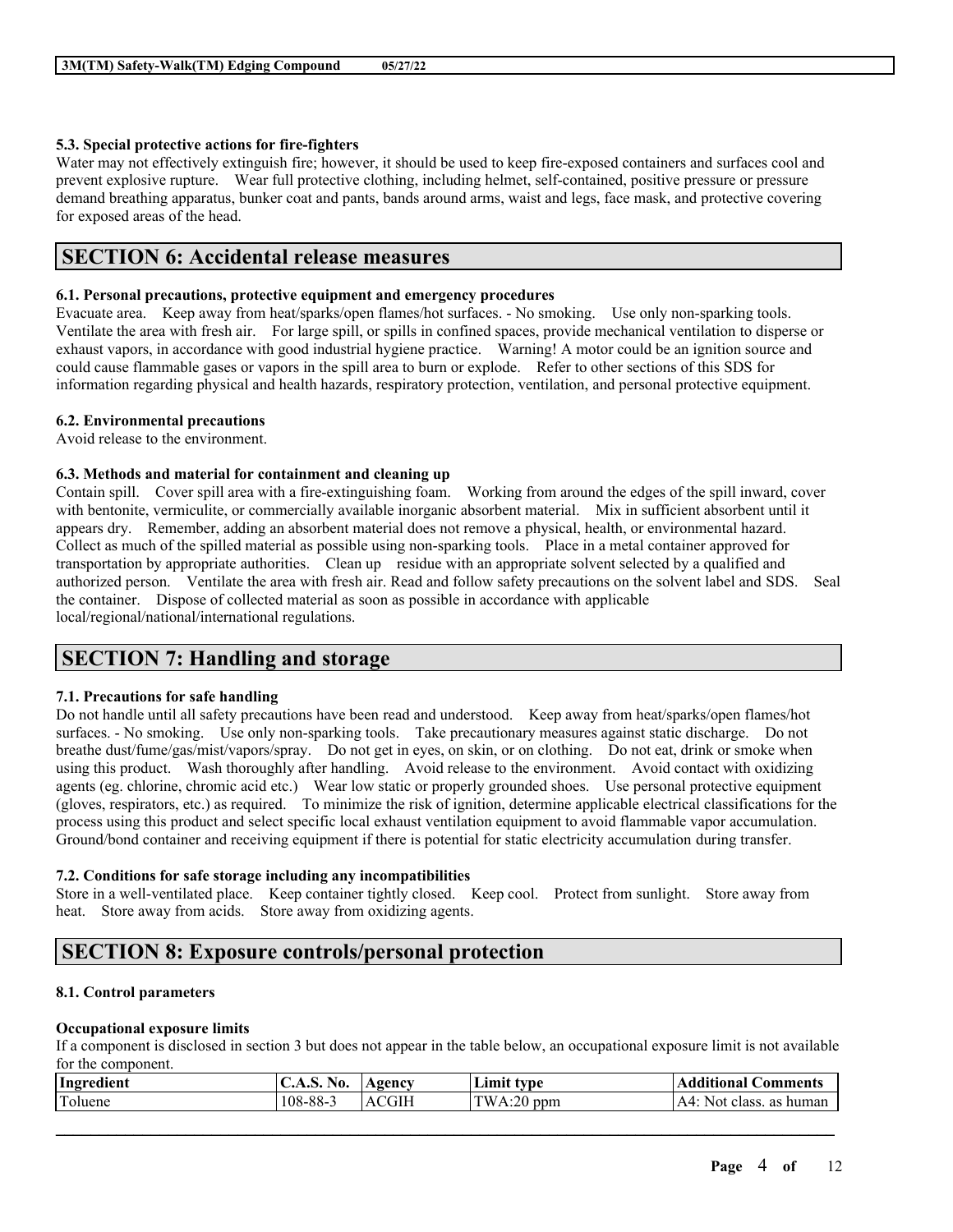|         |                   |             |                                                 | carcin. Ototoxicant |
|---------|-------------------|-------------|-------------------------------------------------|---------------------|
| Toluene | 108-88-3          | <b>OSHA</b> | $\text{TWA:200 ppm}; \text{CEIL:300 ppm}$       |                     |
| Nonane  | 111-84-2          | ACGIH       | $\vert$ TWA:200 ppm                             |                     |
| Naphtha | 164742-49-0 IOSHA |             | $\text{TWA}:400 \text{ mg/m3}(100 \text{ ppm})$ |                     |

ACGIH : American Conference of Governmental Industrial Hygienists

AIHA : American Industrial Hygiene Association

CMRG : Chemical Manufacturer's Recommended Guidelines

OSHA : United States Department of Labor - Occupational Safety and Health Administration

TWA: Time-Weighted-Average

STEL: Short Term Exposure Limit

CEIL: Ceiling

#### **8.2. Exposure controls**

#### **8.2.1. Engineering controls**

Use general dilution ventilation and/or local exhaust ventilation to control airborne exposures to below relevant Exposure Limits and/or control dust/fume/gas/mist/vapors/spray. If ventilation is not adequate, use respiratory protection equipment. Use explosion-proof ventilation equipment.

## **8.2.2. Personal protective equipment (PPE)**

## **Eye/face protection**

Select and use eye/face protection to prevent contact based on the results of an exposure assessment. The following eye/face protection(s) are recommended: Indirect Vented Goggles

## **Skin/hand protection**

Select and use gloves and/or protective clothing approved to relevant local standards to prevent skin contact based on the results of an exposure assessment. Selection should be based on use factors such as exposure levels, concentration of the substance or mixture, frequency and duration, physical challenges such as temperature extremes, and other use conditions. Consult with your glove and/or protective clothing manufacturer for selection of appropriate compatible gloves/protective clothing. Note: Nitrile gloves may be worn over polymer laminate gloves to improve dexterity. Gloves made from the following material(s) are recommended: Polymer laminate

#### **Respiratory protection**

An exposure assessment may be needed to decide if a respirator is required. If a respirator is needed, use respirators as part of a full respiratory protection program. Based on the results of the exposure assessment, select from the following respirator type(s) to reduce inhalation exposure:

Half facepiece or full facepiece air-purifying respirator suitable for organic vapors and particulates

For questions about suitability for a specific application, consult with your respirator manufacturer.

# **SECTION 9: Physical and chemical properties**

#### **9.1. Information on basic physical and chemical properties**

| Liquid                                             |
|----------------------------------------------------|
| Colorless                                          |
| Naphtha                                            |
| No Data Available                                  |
| No Data Available                                  |
| No Data Available                                  |
| 232.00 °F [ <i>Details</i> :CONDITIONS: (toluene)] |
|                                                    |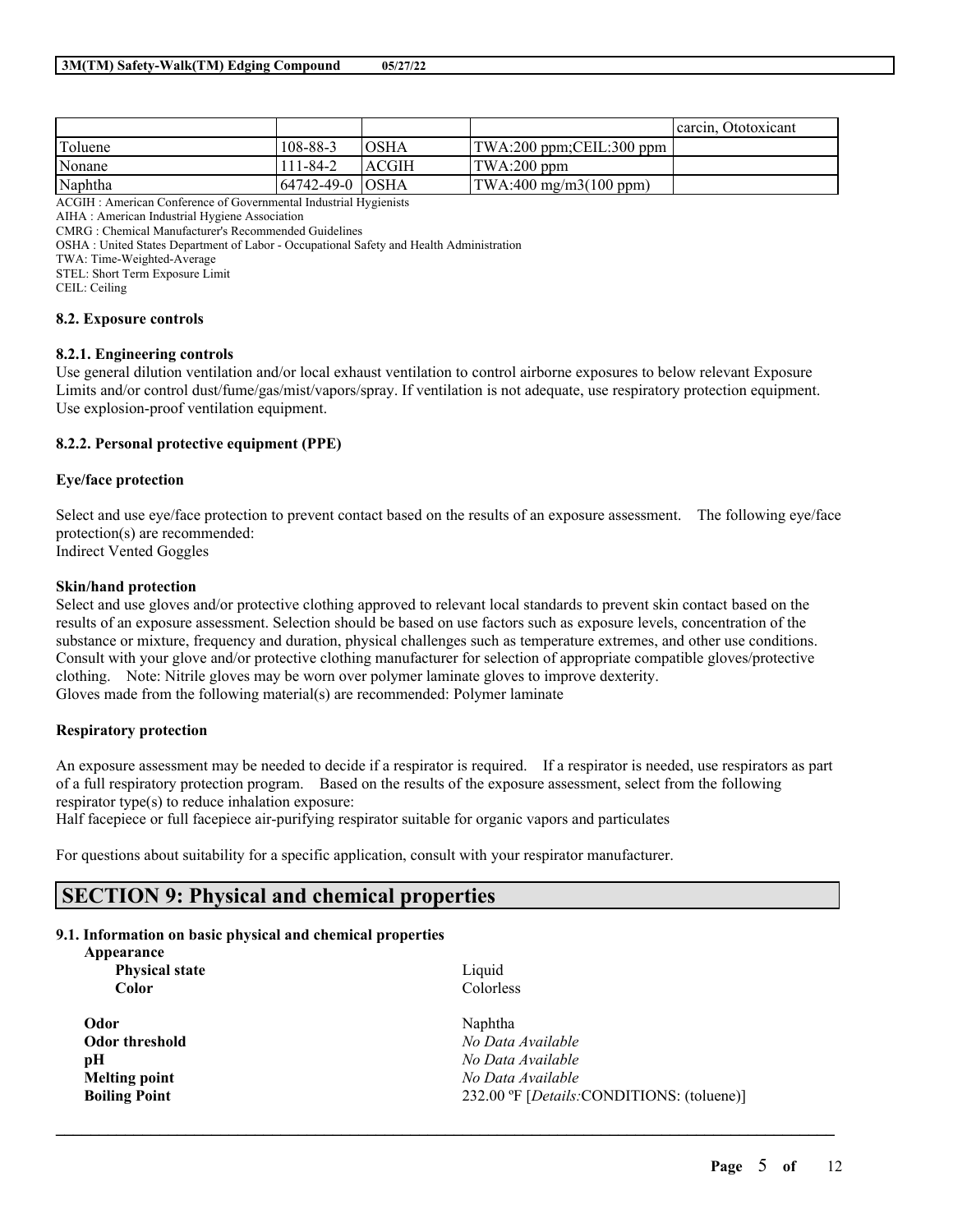| <b>Flash Point</b>                     | 40 °F [Test Method: Closed Cup] [Details: MITS data]      |
|----------------------------------------|-----------------------------------------------------------|
| <b>Evaporation rate</b>                | $>=2$ [ <i>Ref Std</i> :ETHER=1]                          |
| <b>Flammability (solid, gas)</b>       | Not Applicable                                            |
| <b>Flammable Limits(LEL)</b>           | $1.00\%$ volume                                           |
| <b>Flammable Limits (UEL)</b>          | $7.00\%$ volume                                           |
| <b>Vapor Pressure</b>                  | $\leq$ 22 mmHg [@ 68 °F]                                  |
| <b>Vapor Density</b>                   | 3.00 $[RefStd:AIR=1]$                                     |
| <b>Density</b>                         | $0.88$ g/ml                                               |
| <b>Specific Gravity</b>                | $0.880$ [ <i>Ref Std</i> :WATER=1]                        |
| <b>Solubility in Water</b>             | Nil                                                       |
| Solubility- non-water                  | No Data Available                                         |
| Partition coefficient: n-octanol/water | No Data Available                                         |
| <b>Autoignition temperature</b>        | No Data Available                                         |
| <b>Decomposition temperature</b>       | No Data Available                                         |
| <b>Viscosity</b>                       | 3,200 - 3,800 centipoise                                  |
| <b>Hazardous Air Pollutants</b>        | 11.0 % weight [ <i>Test Method</i> :Calculated]           |
| Molecular weight                       | No Data Available                                         |
| <b>Volatile Organic Compounds</b>      | $\leq$ =55.5 % [ <i>Test Method:</i> calculated per CARB] |
| <b>Percent volatile</b>                | 56.8 % weight                                             |
| VOC Less H2O & Exempt Solvents         | 410 g/l [ <i>Test Method:</i> tested per EPA method 24]   |
|                                        |                                                           |

# **SECTION 10: Stability and reactivity**

#### **10.1. Reactivity**

This material may be reactive with certain agents under certain conditions - see the remaining headings in this section.

**10.2. Chemical stability** Stable.

#### **10.3. Possibility of hazardous reactions**

Hazardous polymerization will not occur.

**10.4. Conditions to avoid** Heat Sparks and/or flames

## **10.5. Incompatible materials**

Strong oxidizing agents

#### **10.6. Hazardous decomposition products**

**Substance Condition**

None known.

Refer to section 5.2 for hazardous decomposition products during combustion.

# **SECTION 11: Toxicological information**

The information below may not be consistent with the material classification in Section 2 if specific ingredient **classifications are mandated by a competent authority. In addition, toxicological data on ingredients may not be** reflected in the material classification and/or the signs and symptoms of exposure, because an ingredient may be present below the threshold for labeling, an ingredient may not be available for exposure, or the data may not be **relevant to the material as a whole.**

 $\mathcal{L}_\mathcal{L} = \mathcal{L}_\mathcal{L} = \mathcal{L}_\mathcal{L} = \mathcal{L}_\mathcal{L} = \mathcal{L}_\mathcal{L} = \mathcal{L}_\mathcal{L} = \mathcal{L}_\mathcal{L} = \mathcal{L}_\mathcal{L} = \mathcal{L}_\mathcal{L} = \mathcal{L}_\mathcal{L} = \mathcal{L}_\mathcal{L} = \mathcal{L}_\mathcal{L} = \mathcal{L}_\mathcal{L} = \mathcal{L}_\mathcal{L} = \mathcal{L}_\mathcal{L} = \mathcal{L}_\mathcal{L} = \mathcal{L}_\mathcal{L}$ 

## **11.1. Information on Toxicological effects**

**Page** 6 **of** 12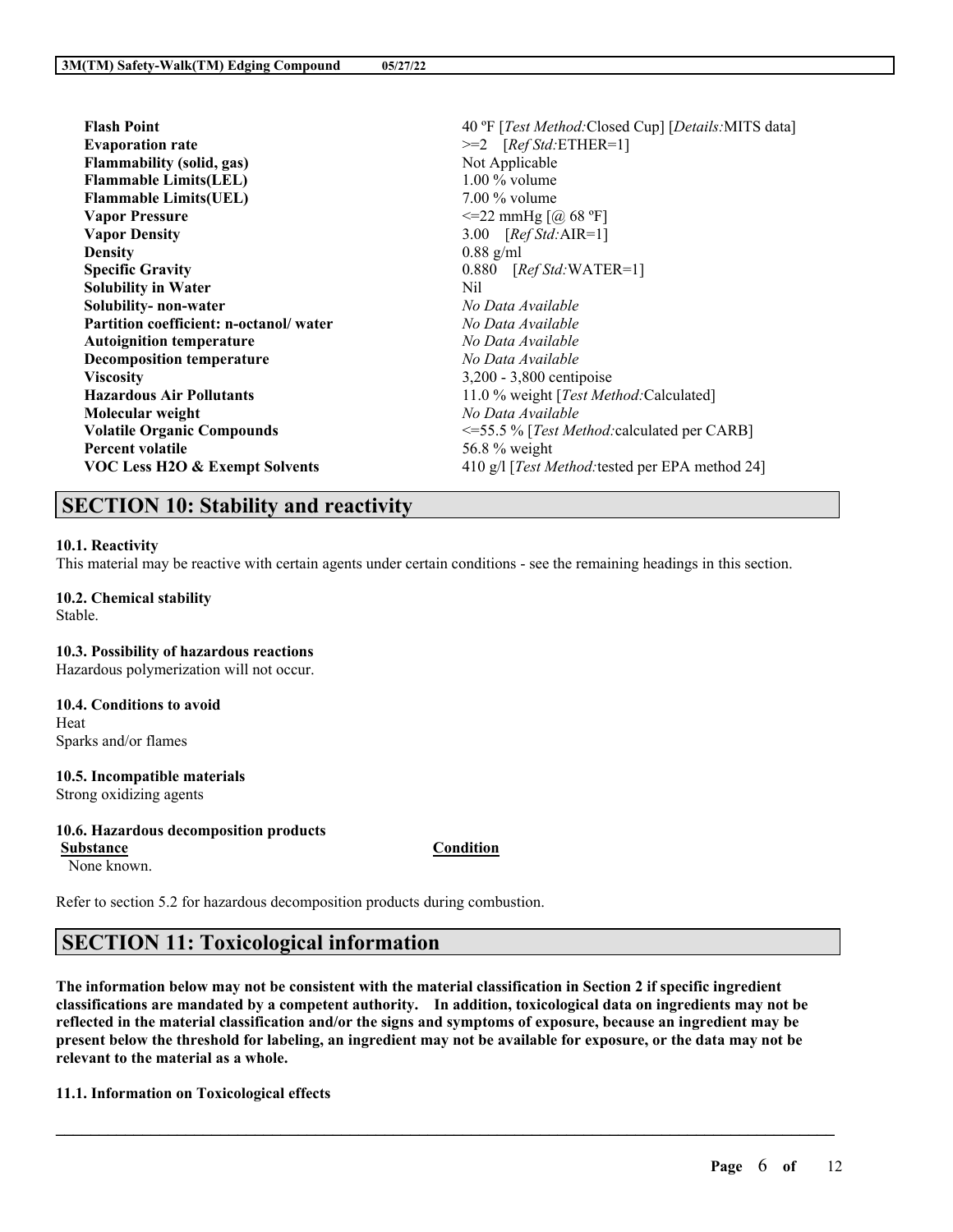## **Signs and Symptoms of Exposure**

#### Based on test data and/or information on the components, this material may produce the following health effects:

#### **Inhalation:**

Respiratory Tract Irritation: Signs/symptoms may include cough, sneezing, nasal discharge, headache, hoarseness, and nose and throat pain.

May cause additional health effects (see below).

#### **Skin Contact:**

Skin Irritation: Signs/symptoms may include localized redness, swelling, itching, dryness, cracking, blistering, and pain.

#### **Eye Contact:**

Moderate Eye Irritation: Signs/symptoms may include redness, swelling, pain, tearing, and blurred or hazy vision.

#### **Ingestion:**

Gastrointestinal Irritation: Signs/symptoms may include abdominal pain, stomach upset, nausea, vomiting and diarrhea.

May cause additional health effects (see below).

### **Additional Health Effects:**

#### **Single exposure may cause target organ effects:**

Central Nervous System (CNS) Depression: Signs/symptoms may include headache, dizziness, drowsiness, incoordination, nausea, slowed reaction time, slurred speech, giddiness, and unconsciousness.

#### **Prolonged or repeated exposure may cause target organ effects:**

Ocular Effects: Signs/symptoms may include blurred or significantly impaired vision.

Auditory Effects: Signs/symptoms may include hearing impairment, balance dysfunction and ringing in the ears.

Olfactory Effects: Signs/symptoms may include decreased ability to detect odors and/or complete loss of smell.

Neurological Effects: Signs/symptoms may include personality changes, lack of coordination, sensory loss, tingling or numbness of the extremities, weakness, tremors, and/or changes in blood pressure and heart rate.

#### **Reproductive/Developmental Toxicity:**

Contains a chemical or chemicals which can cause birth defects or other reproductive harm.

#### **Toxicological Data**

If a component is disclosed in section 3 but does not appear in a table below, either no data are available for that endpoint or the data are not sufficient for classification.

## **Acute Toxicity**

| Name                                   | Route                  | <b>Species</b> | Value                                             |
|----------------------------------------|------------------------|----------------|---------------------------------------------------|
| Overall product                        | Inhalation-            |                | No data available; calculated ATE > 50 mg/l       |
|                                        | Vapor $(4 \text{ hr})$ |                |                                                   |
| Overall product                        | Ingestion              |                | No data available; calculated $ATE > 5,000$ mg/kg |
| Poly(butyl methacrylate)               | Dermal                 |                | LD50 estimated to be $> 5,000$ mg/kg              |
| Poly(butyl methacrylate)               | Ingestion              |                | LD50 estimated to be $> 5,000$ mg/kg              |
| Hydrotreated light naphtha (petroleum) | Dermal                 | Rabbit         | $LD50 > 3,160$ mg/kg                              |
| Hydrotreated light naphtha (petroleum) | Inhalation-            | Rat            | $LC50 > 14.7$ mg/l                                |
|                                        | Vapor (4               |                |                                                   |
|                                        | hours)                 |                |                                                   |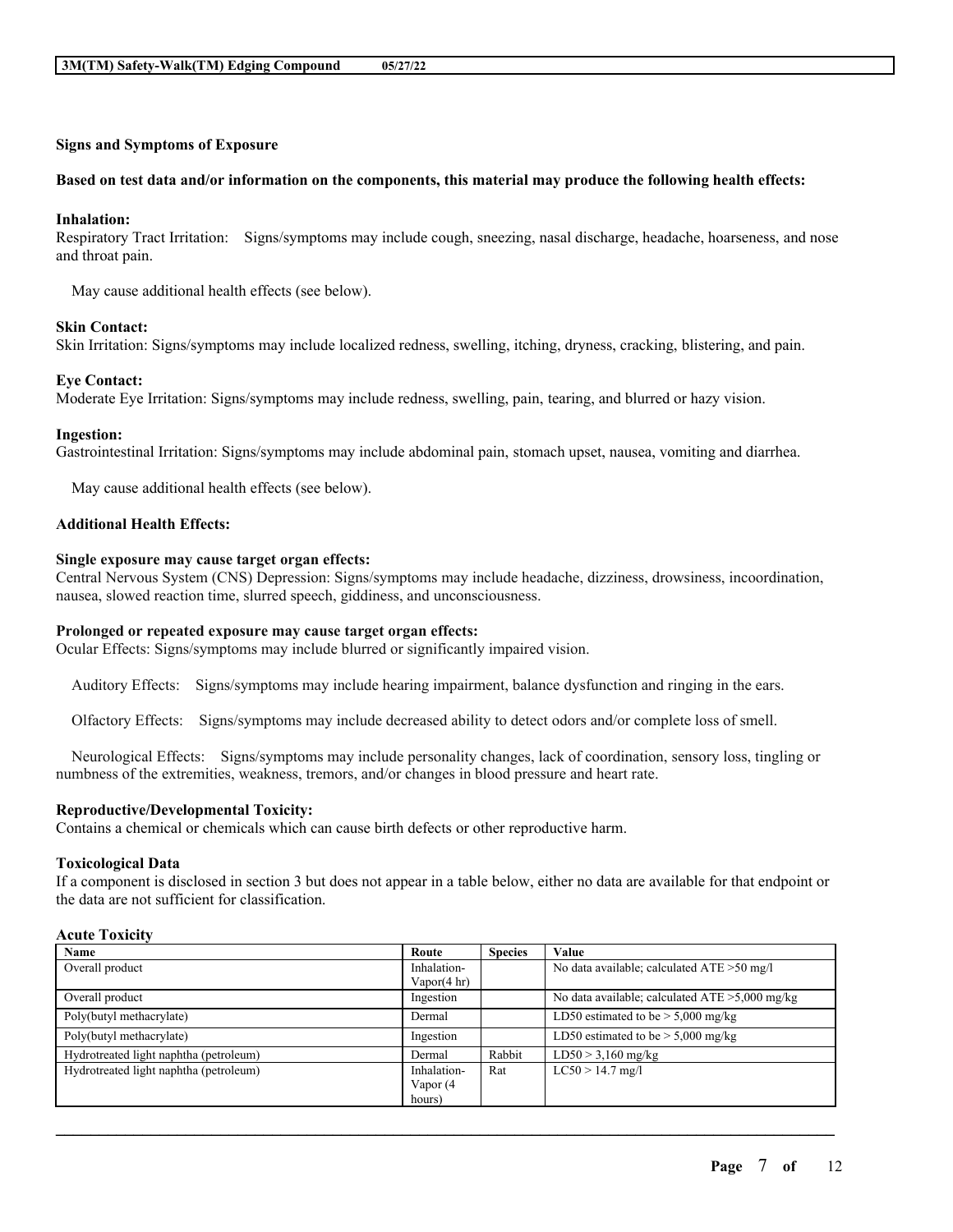| Hydrotreated light naphtha (petroleum)                                                                                           | Ingestion   | Rat | $LD50 > 5,000$ mg/kg           |
|----------------------------------------------------------------------------------------------------------------------------------|-------------|-----|--------------------------------|
| Toluene                                                                                                                          | Dermal      | Rat | $12,000 \text{ mg/kg}$<br>LD50 |
| Toluene                                                                                                                          | Inhalation- | Rat | LC50<br>$30 \text{ mg/l}$      |
|                                                                                                                                  | Vapor (4    |     |                                |
|                                                                                                                                  | hours)      |     |                                |
| Toluene                                                                                                                          | Ingestion   | Rat | LD50<br>$5,550$ mg/kg          |
| $\sim$ $\sim$<br>the contract of the contract of the contract of the contract of the contract of the contract of the contract of |             |     |                                |

 $ATE = acute$  toxicity estimate

## **Skin Corrosion/Irritation**

| Name                                   | <b>Species</b> | Value                     |
|----------------------------------------|----------------|---------------------------|
|                                        |                |                           |
| Poly(butyl methacrylate)               | Not            | No significant irritation |
|                                        | available      |                           |
| Hydrotreated light naphtha (petroleum) | Rabbit         | Irritant                  |
| Toluene                                | Rabbit         | Irritant                  |

## **Serious Eye Damage/Irritation**

| Name                                   | <b>Species</b> | Value                     |
|----------------------------------------|----------------|---------------------------|
|                                        |                |                           |
| Poly(butyl methacrylate)               | Not            | No significant irritation |
|                                        | available      |                           |
| Hydrotreated light naphtha (petroleum) | Rabbit         | Mild irritant             |
| Toluene                                | Rabbit         | Moderate irritant         |

## **Skin Sensitization**

| <b>Name</b>                            | <b>Species</b> | Value          |
|----------------------------------------|----------------|----------------|
| Hydrotreated light naphtha (petroleum) | Guinea         | Not classified |
|                                        | pig            |                |
| Toluene                                | Guinea         | Not classified |
|                                        | pig            |                |

## **Respiratory Sensitization**

For the component/components, either no data are currently available or the data are not sufficient for classification.

## **Germ Cell Mutagenicity**

| Name                                   | Route    | Value         |
|----------------------------------------|----------|---------------|
|                                        |          |               |
| Hydrotreated light naphtha (petroleum) | In Vitro | Not mutagenic |
| Toluene                                | In Vitro | Not mutagenic |
| Toluene                                | In vivo  | Not mutagenic |

## **Carcinogenicity**

| Name                                   | Route      | <b>Species</b> | Value                                          |
|----------------------------------------|------------|----------------|------------------------------------------------|
| Hydrotreated light naphtha (petroleum) | Inhalation | Mouse          | Some positive data exist, but the data are not |
|                                        |            |                | sufficient for classification                  |
| Toluene                                | Dermal     | Mouse          | Some positive data exist, but the data are not |
|                                        |            |                | sufficient for classification                  |
| Toluene                                | Ingestion  | Rat            | Some positive data exist, but the data are not |
|                                        |            |                | sufficient for classification                  |
| Toluene                                | Inhalation | Mouse          | Some positive data exist, but the data are not |
|                                        |            |                | sufficient for classification                  |

## **Reproductive Toxicity**

## **Reproductive and/or Developmental Effects**

| Name    | Route      | Value                                  | <b>Species</b> | <b>Test Result</b> | <b>Exposure</b> |
|---------|------------|----------------------------------------|----------------|--------------------|-----------------|
|         |            |                                        |                |                    | <b>Duration</b> |
| Toluene | Inhalation | Not classified for female reproduction | Human          | <b>NOAEL Not</b>   | occupational    |
|         |            |                                        |                | available          | exposure        |
| Toluene | Inhalation | Not classified for male reproduction   | Rat            | NOAEL.2.3          | generation      |
|         |            |                                        |                | mg/l               |                 |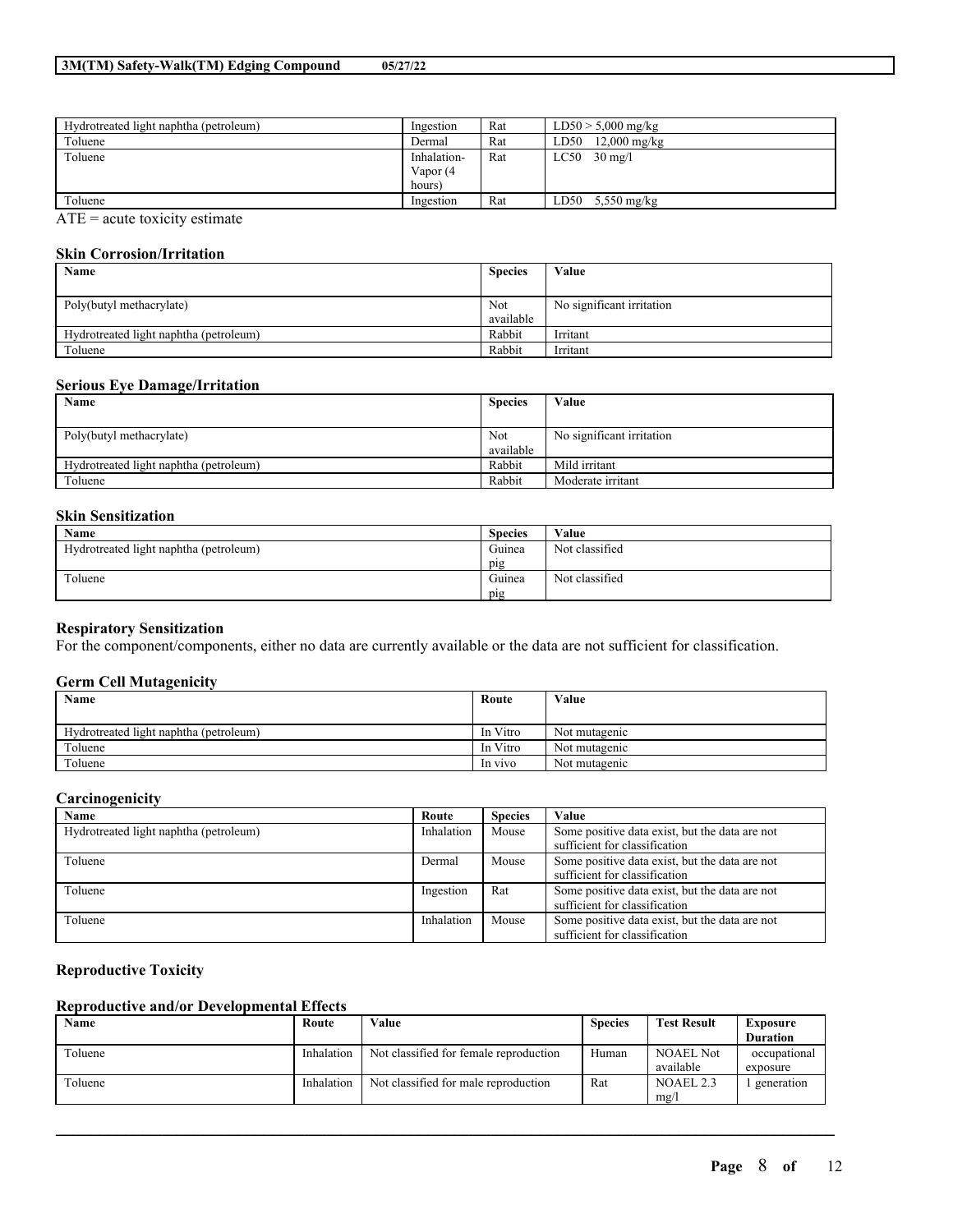| Toluene | Ingestion  | Toxic to development | Rat   | LOAEL 520                     | during                    |
|---------|------------|----------------------|-------|-------------------------------|---------------------------|
|         |            |                      |       | mg/kg/day                     | gestation                 |
| Toluene | Inhalation | Toxic to development | Human | <b>NOAEL Not</b><br>available | poisoning<br>and/or abuse |

## **Target Organ(s)**

## **Specific Target Organ Toxicity - single exposure**

| Name                                      | Route      | <b>Target Organ(s)</b>               | Value                                                                              | <b>Species</b>                    | <b>Test Result</b>                   | <b>Exposure</b><br><b>Duration</b> |
|-------------------------------------------|------------|--------------------------------------|------------------------------------------------------------------------------------|-----------------------------------|--------------------------------------|------------------------------------|
| Poly(butyl methacrylate)                  | Inhalation | respiratory irritation               | Not classified                                                                     |                                   | <b>NOAEL Not</b><br>available        |                                    |
| Hydrotreated light naphtha<br>(petroleum) | Inhalation | central nervous<br>system depression | May cause drowsiness or<br>dizziness                                               | Human<br>and<br>animal            | <b>NOAEL Not</b><br>available        |                                    |
| Hydrotreated light naphtha<br>(petroleum) | Inhalation | respiratory irritation               | Some positive data exist, but the<br>data are not sufficient for<br>classification |                                   | NOAEL Not<br>available               |                                    |
| Hydrotreated light naphtha<br>(petroleum) | Ingestion  | central nervous<br>system depression | May cause drowsiness or<br>dizziness                                               | Professio<br>nal<br>judgeme<br>nt | <b>NOAEL Not</b><br>available        |                                    |
| Toluene                                   | Inhalation | central nervous<br>system depression | May cause drowsiness or<br>dizziness                                               | Human                             | <b>NOAEL Not</b><br>available        |                                    |
| Toluene                                   | Inhalation | respiratory irritation               | Some positive data exist, but the<br>data are not sufficient for<br>classification | Human                             | <b>NOAEL Not</b><br>available        |                                    |
| Toluene                                   | Inhalation | immune system                        | Not classified                                                                     | Mouse                             | <b>NOAEL</b><br>$0.004 \text{ mg/l}$ | 3 hours                            |
| Toluene                                   | Ingestion  | central nervous<br>system depression | May cause drowsiness or<br>dizziness                                               | Human                             | <b>NOAEL Not</b><br>available        | poisoning<br>and/or abuse          |

## **Specific Target Organ Toxicity - repeated exposure**

| Name    | Route      | <b>Target Organ(s)</b>                        | Value                                                                              | <b>Species</b>                | <b>Test Result</b>                 | <b>Exposure</b><br><b>Duration</b> |
|---------|------------|-----------------------------------------------|------------------------------------------------------------------------------------|-------------------------------|------------------------------------|------------------------------------|
| Toluene | Inhalation | auditory system<br>eyes   olfactory<br>system | Causes damage to organs through<br>prolonged or repeated exposure                  | Human                         | <b>NOAEL Not</b><br>available      | poisoning<br>and/or abuse          |
| Toluene | Inhalation | nervous system                                | May cause damage to organs<br>though prolonged or repeated<br>exposure             | Human                         | NOAEL Not<br>available             | poisoning<br>and/or abuse          |
| Toluene | Inhalation | respiratory system                            | Some positive data exist, but the<br>data are not sufficient for<br>classification | Rat                           | LOAEL 2.3<br>mg/l                  | 15 months                          |
| Toluene | Inhalation | heart   liver   kidney<br>and/or bladder      | Not classified                                                                     | Rat                           | <b>NOAEL 11.3</b><br>mg/l          | 15 weeks                           |
| Toluene | Inhalation | endocrine system                              | Not classified                                                                     | Rat                           | <b>NOAEL 1.1</b><br>mg/l           | 4 weeks                            |
| Toluene | Inhalation | immune system                                 | Not classified                                                                     | Mouse                         | <b>NOAEL Not</b><br>available      | 20 days                            |
| Toluene | Inhalation | bone, teeth, nails,<br>and/or hair            | Not classified                                                                     | Mouse                         | $\overline{N}$ OAEL 1.1<br>mg/l    | 8 weeks                            |
| Toluene | Inhalation | hematopoietic<br>system   vascular<br>system  | Not classified                                                                     | Human                         | <b>NOAEL Not</b><br>available      | occupational<br>exposure           |
| Toluene | Inhalation | gastrointestinal tract                        | Not classified                                                                     | Multiple<br>animal<br>species | <b>NOAEL 11.3</b><br>mg/l          | 15 weeks                           |
| Toluene | Ingestion  | nervous system                                | Some positive data exist, but the<br>data are not sufficient for<br>classification | Rat                           | <b>NOAEL 625</b><br>mg/kg/day      | 13 weeks                           |
| Toluene | Ingestion  | heart                                         | Not classified                                                                     | Rat                           | <b>NOAEL</b><br>2,500<br>mg/kg/day | 13 weeks                           |
| Toluene | Ingestion  | liver   kidney and/or<br>bladder              | Not classified                                                                     | Multiple<br>animal            | <b>NOAEL</b><br>2,500              | 13 weeks                           |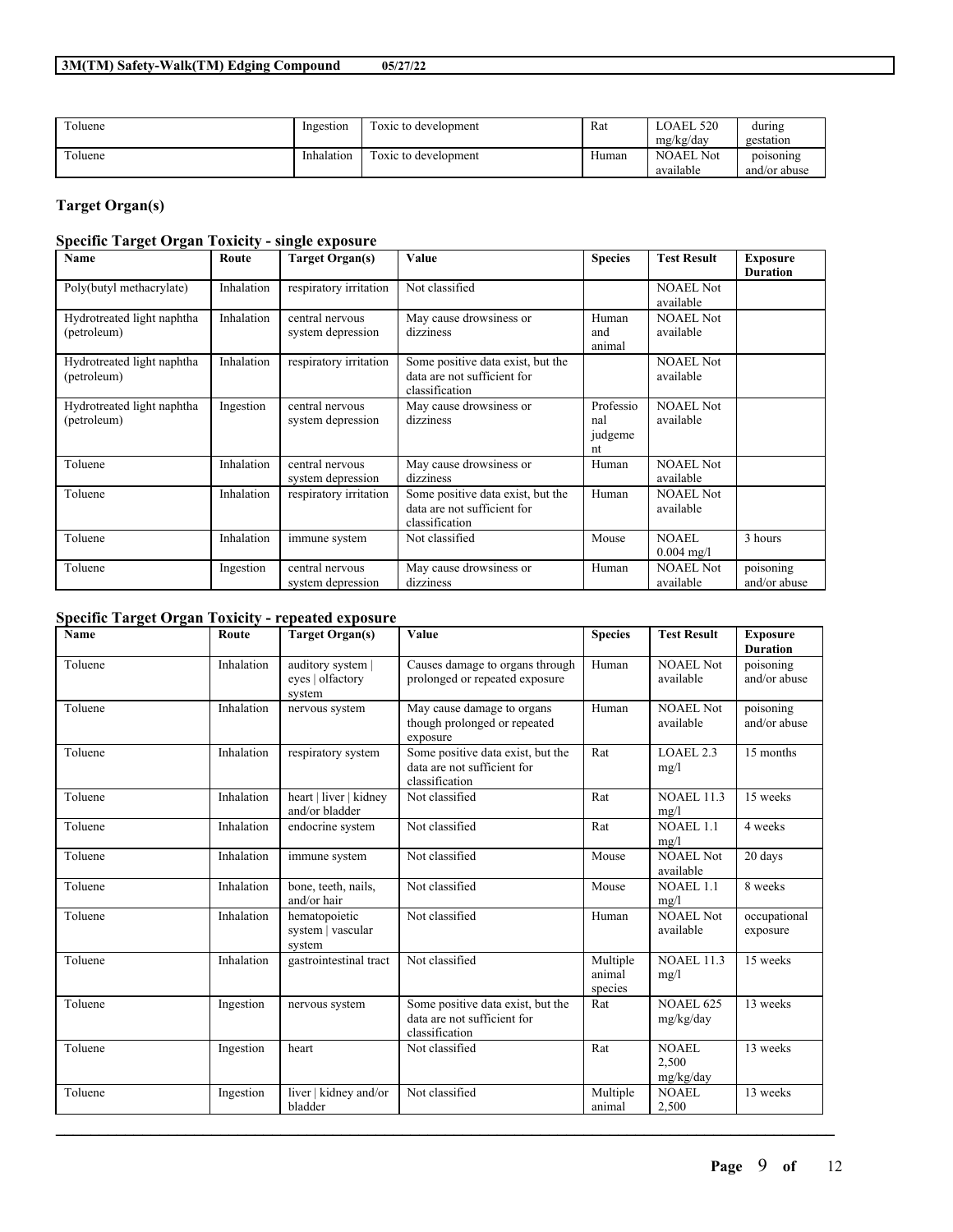|         |           |                  |                | species | mg/kg/day |         |
|---------|-----------|------------------|----------------|---------|-----------|---------|
| Toluene | Ingestion | hematopoietic    | Not classified | Mouse   | NOAEL 600 | 14 days |
|         |           | system           |                |         | mg/kg/day |         |
| Toluene | Ingestion | endocrine system | Not classified | Mouse   | NOAEL 105 | 28 days |
|         |           |                  |                |         | mg/kg/day |         |
| Toluene | Ingestion | immune system    | Not classified | Mouse   | NOAEL 105 | 4 weeks |
|         |           |                  |                |         | mg/kg/day |         |

#### **Aspiration Hazard**

| Name                                                  | -- -<br>Value        |
|-------------------------------------------------------|----------------------|
| . .<br>l light naphtha (<br>(petroleum)<br>drotreated | Aspiration hazard    |
| CITY.<br>oluene                                       | hazard<br>Aspiration |

Please contact the address or phone number listed on the first page of the SDS for additional toxicological information **on this material and/or its components.**

## **SECTION 12: Ecological information**

## **Ecotoxicological information**

Please contact the address or phone number listed on the first page of the SDS for additional ecotoxicological information on this material and/or its components.

#### **Chemical fate information**

Please contact the address or phone number listed on the first page of the SDS for additional chemical fate information on this material and/or its components.

## **SECTION 13: Disposal considerations**

#### **13.1. Disposal methods**

Dispose of contents/ container in accordance with the local/regional/national/international regulations.

Incinerate in a permitted waste incineration facility. As a disposal alternative, utilize an acceptable permitted waste disposal facility. Empty drums/barrels/containers used for transporting and handling hazardous chemicals (chemical substances/mixtures/preparations classified as Hazardous as per applicable regulations) shall be considered, stored, treated & disposed of as hazardous wastes unless otherwise defined by applicable waste regulations. Consult with the respective regulating authorities to determine the available treatment and disposal facilities.

 $\mathcal{L}_\mathcal{L} = \mathcal{L}_\mathcal{L} = \mathcal{L}_\mathcal{L} = \mathcal{L}_\mathcal{L} = \mathcal{L}_\mathcal{L} = \mathcal{L}_\mathcal{L} = \mathcal{L}_\mathcal{L} = \mathcal{L}_\mathcal{L} = \mathcal{L}_\mathcal{L} = \mathcal{L}_\mathcal{L} = \mathcal{L}_\mathcal{L} = \mathcal{L}_\mathcal{L} = \mathcal{L}_\mathcal{L} = \mathcal{L}_\mathcal{L} = \mathcal{L}_\mathcal{L} = \mathcal{L}_\mathcal{L} = \mathcal{L}_\mathcal{L}$ 

**EPA Hazardous Waste Number (RCRA):** D001 (Ignitable), D018 (Benzene)

## **SECTION 14: Transport Information**

For Transport Information, please visit http://3M.com/Transportinfo or call 1-800-364-3577 or 651-737-6501.

# **SECTION 15: Regulatory information**

## **15.1. US Federal Regulations**

Contact 3M for more information.

#### **EPCRA 311/312 Hazard Classifications:**

## **Physical Hazards**

Flammable (gases, aerosols, liquids, or solids)

#### **Health Hazards**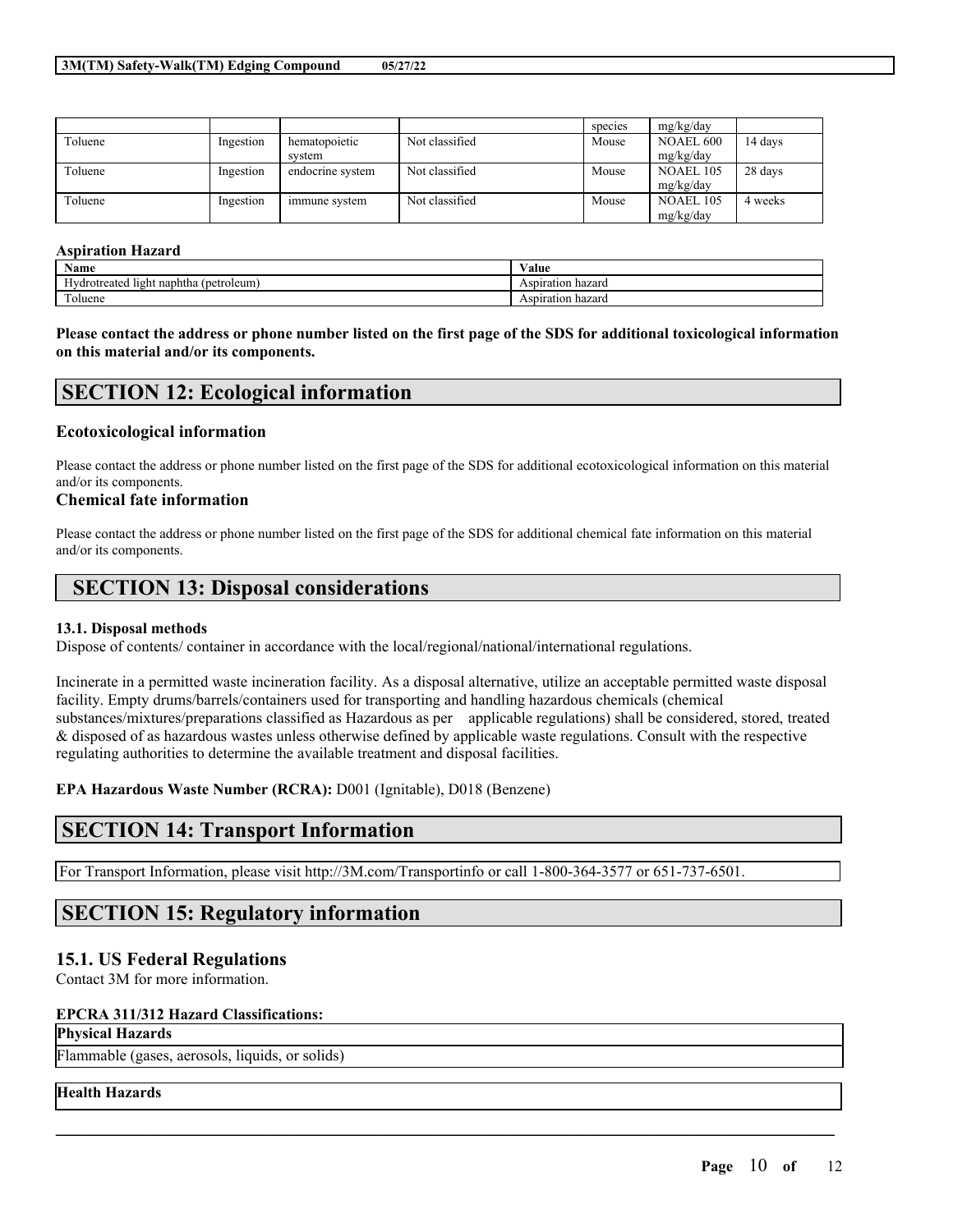| Reproductive toxicity                                        |
|--------------------------------------------------------------|
| Serious eye damage or eye irritation                         |
| Skin Corrosion or Irritation                                 |
| Specific target organ toxicity (single or repeated exposure) |

## Section 313 Toxic Chemicals subject to the reporting requirements of that section and 40 CFR part 372 (EPCRA):

| <b>Ingredient</b> | C.A.S. No | $%$ by Wt           |  |
|-------------------|-----------|---------------------|--|
| Toluene           | 108-88-3  | Trade Secret 7 - 13 |  |

#### **This material contains a chemical which requires export notification under TSCA Section 12[b]:**

| Ingredient (Category if applicable) | C.A.S. No | Regulation                            | <b>Status</b> |
|-------------------------------------|-----------|---------------------------------------|---------------|
| Nonane (Nonane)                     | 111-84-2  | Toxic Substances Control Act (TSCA) 4 | Applicable    |
|                                     |           | <b>Test Rule Chemicals</b>            |               |
| Nonane                              | 111-84-2  | Toxic Substances Control Act (TSCA) 4 | Applicable    |
|                                     |           | <b>Test Rule Chemicals</b>            |               |

## **15.2. State Regulations**

Contact 3M for more information.

## **15.3. Chemical Inventories**

The components of this product are in compliance with the chemical notification requirements of TSCA. All required components of this product are listed on the active portion of the TSCA Inventory.

Contact 3M for more information.

## **15.4. International Regulations**

Contact 3M for more information.

**This SDS has been prepared to meet the U.S. OSHA Hazard Communication Standard, 29 CFR 1910.1200.**

# **SECTION 16: Other information**

#### **NFPA Hazard Classification**

**Health:** 2 **Flammability:** 3 **Instability:** 0 **Special Hazards:** None

National Fire Protection Association (NFPA) hazard ratings are designed for use by emergency response personnel to address the hazards that are presented by short-term, acute exposure to a material under conditions of fire, spill, or similar emergencies. Hazard ratings are primarily based on the inherent physical and toxic properties of the material but also include the toxic properties of combustion or decomposition products that are known to be generated in significant quantities.

| <b>Document Group:</b> | 10-5249-7 | <b>Version Number:</b>  | 32.01    |
|------------------------|-----------|-------------------------|----------|
| <b>Issue Date:</b>     | 05/27/22  | <b>Supercedes Date:</b> | 05/26/22 |

DISCLAIMER: The information in this Safety Data Sheet (SDS) is believed to be correct as of the date issued. 3M MAKES NO WARRANTIES, EXPRESSED OR IMPLIED, INCLUDING, BUT NOT LIMITED TO, ANY IMPLIED WARRANTY OF MERCHANTABILITY OR FITNESS FOR A PARTICULAR PURPOSE OR COURSE OF PERFORMANCE OR USAGE OF TRADE. User is responsible for determining whether the 3M product is fit for a particular purpose and suitable for user's method of use or application. Given the variety of factors that can affect the use and application of a 3M product, some of which are uniquely within the user's knowledge and control, it is essential that the user evaluate the 3M product to determine whether it is fit for a particular purpose and suitable for user's method of use or application.